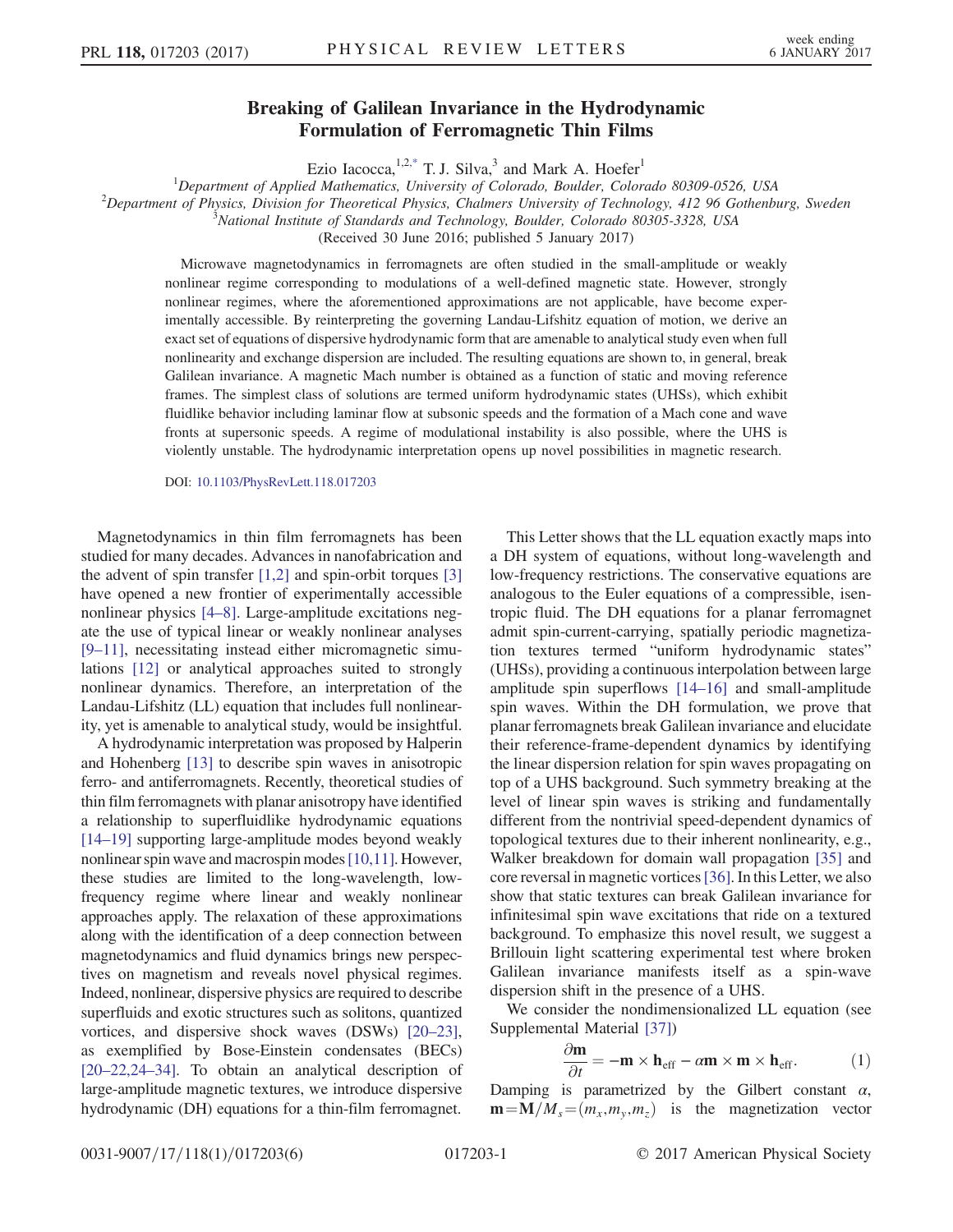normalized to the saturation magnetization, and  $h_{\text{eff}} = \Delta m \sigma m_z \hat{\mathbf{z}} + h_0 \hat{\mathbf{z}}$  is the normalized effective field including ferromagnetic exchange, Δm; total anisotropy determined by  $\sigma = \text{sgn}(M_s - H_k)$ , where  $H_k$  is the perpendicular magnetic anisotropy field, such that  $\sigma = +1$  ( $\sigma = -1$ ) represents a material with easy-plane (perpendicular magnetic) anisotropy; and a perpendicular applied field,  $h_0\hat{z}$ . This nondimensionalization of a two-dimensional (2D) thin film provides a parameter-free description of materials with planar or uniaxial anisotropy. We consider an idealized case where in-plane magnetic anisotropy is negligible; i.e., its symmetry-breaking contribution only perturbs the leading order solution, similar to domain wall Brownian motion [\[40\]](#page-5-3).

<span id="page-1-0"></span>Fluidlike variables are introduced using the canonical Hamiltonian cylindrical transformation [\[41\]](#page-5-4)

$$
n = m_z, \qquad \mathbf{u} = -\nabla \Phi = -\nabla[\arctan(m_y/m_x)], \tag{2}
$$

where  $\Phi$  is the azimuthal phase angle. We identify *n*  $(|n| < 1$ ) as the longitudinal spin density and **u** as the fluid velocity. There are two important features of Eq. [\(2\)](#page-1-0). First, the flow is irrotational because the velocity originates from a phase gradient, i.e., only quantized circulation, such as a magnetic vortex [\[15\],](#page-4-10) is possible. Second,  $\Phi$  is undefined when  $n = \pm 1$ , corresponding to fluid vacuum.

<span id="page-1-1"></span>Utilizing the transformation [\(2\)](#page-1-0) and standard vector calculus identities, the LL equation [\(1\)](#page-0-0) can be exactly recast as two DH equations [\[37\]](#page-5-2)

$$
\frac{\partial n}{\partial t} = \nabla \cdot \underbrace{[(1 - n^2) \mathbf{u}]}_{\text{spin current}} + \underbrace{\alpha (1 - n^2)}_{\text{spin relaxation}} \frac{\partial \Phi}{\partial t}, \tag{3a}
$$

<span id="page-1-2"></span>
$$
\frac{\partial \mathbf{u}}{\partial t} = \nabla \underbrace{[(\sigma - |\mathbf{u}|^2)n]}_{\text{velocity flux}} - \underbrace{\nabla \left(\frac{\Delta n}{1 - n^2} + \frac{n|\nabla n|^2}{(1 - n^2)^2}\right)}_{\text{dispersion}}
$$
\n
$$
-\underbrace{\nabla h_0}_{\text{potential force}} + \underbrace{\alpha \nabla \left(\frac{1}{1 - n^2} \nabla \cdot [(1 - n^2)\mathbf{u}]\right)}_{\text{viscous loss}}.
$$
\n(3b)

Equation [\(3a\)](#page-1-1) is reminiscent of spin density continuity [\[42\]](#page-5-5) from which we identify the spin density flux as the spin current

$$
\mathbf{J}_s = -(1 - n^2)\mathbf{u}.\tag{4}
$$

Vacuum carries zero spin current. However, maximal spin current is reached when  $n = 0$ , identified as the saturation density. This implies that ferromagnetic textures ( $\mathbf{u} \neq 0$ ) are better spin current conductors than small-amplitude spin waves [\[43\]](#page-5-6). The hydrodynamic equivalents for the fluid velocity Eq. [\(3b\)](#page-1-2) are displayed. When  $n = |\nabla h_0| = 0$ , Eq. [\(3b\)](#page-1-2) becomes  $\partial$ **u** $/\partial t = \alpha \nabla (\nabla \cdot \mathbf{u})$ , a diffusion equation for the velocity; hence,  $\alpha > 0$  acts similar to a viscosity. Previous works [\[13](#page-4-6)–16] have neglected exchange dispersion and nonlinearity in Eqs. [\(3\)](#page-1-1) by assuming the long-wavelength, near saturation density, low-velocity

limit, i.e.,  $|\nabla n| \ll 1$ ,  $|n| \ll 1$ , and  $|\mathbf{u}|^2 \ll 1$ . As we show below, the full nonlinearity and exchange dispersion included in Eqs. [\(3a\)](#page-1-1) and [\(3b\)](#page-1-2) are required to describe the existence and stability regions of magnetic hydrodynamic states and broken Galilean invariance.

Insight can be gained from the homogeneous field  $\nabla h_0 \rightarrow 0$ , conservative  $\alpha \rightarrow 0$  limit, where Eqs. [\(3\)](#page-1-1) become conservation laws for  $n$  and  $\bf{u}$ . Notably, the non-negative deviation from vacuum  $(1 - n^2)$ , or fluid density, is not conserved. A conservation law for the momentum  $p = nu$ can also be obtained,

<span id="page-1-3"></span>
$$
\frac{\partial \mathbf{p}}{\partial t} = \nabla \cdot [(1 - n^2) \mathbf{u} \mathbf{u}^T] + \nabla P(n, |\mathbf{u}|) + \nabla \cdot \left(\frac{\nabla n \nabla n^T}{1 - n^2}\right) - \nabla \left(\frac{n \Delta n + \frac{1}{2} |\nabla n|^2}{1 - n^2} + \frac{n^2 |\nabla n|^2}{(1 - n^2)^2}\right),\tag{5}
$$

where the magnetic pressure is defined as

$$
P(n, |\mathbf{u}|) = \frac{1}{2} (1 + n^2)(\sigma - |\mathbf{u}|^2) - \sigma.
$$
 (6)

Equations [\(3a\)](#page-1-1) with  $\alpha = 0$ , and [\(5\)](#page-1-3) are analogous to the time-reversed Euler equations expressing conservation of mass and momentum for a 2D, compressible, isentropic fluid with a density- and velocity-dependent pressure P.

Additionally, the one-dimensional conservative limit of Eqs. [\(3a\)](#page-1-1) and [\(3b\)](#page-1-2) are exactly the equations describing polarization waves in two-component spinor Bose gases [\[33,34\]](#page-5-7) and, in the near vacuum ( $|n| \sim 1$ ), long-wavelength, and low-frequency regime, approximate the mean field dynamics of a BEC [\[24,44\].](#page-5-8) This suggests that thin film ferromagnets are ripe for the exploration of nonlinear structures observed in BECs, e.g., "Bosenovas" [\[25,27\]](#page-5-9) in attractive ( $\sigma = -1$ ), and dark solitons [\[30\]](#page-5-10), vortices [\[22\],](#page-4-11) and DSWs [\[20\]](#page-4-9) in repulsive ( $\sigma = +1$ ) BECs. Some of these structures have been observed in uniaxial (dissipative droplets [\[5](#page-4-12)–7]) and planar (vortices [\[8\]](#page-4-13)) thin film ferromagnets. As we demonstrate, hydrodynamic states are also supported.

Consider an ideal planar thin film ferromagnet ( $\sigma = +1$ ) and a homogeneous field. Equations [\(3a\)](#page-1-1) admit a static  $(\partial \Phi/\partial t = 0)$  solution with nonzero fluid velocity,  $\mathbf{u} = u\hat{\mathbf{x}}$ ,  $|u| < 1$ ,  $n = 0$ , and  $h_0 = 0$ . These are ground states known as spin-density waves (SDWs) [\[45\]](#page-5-11) or soliton lattices [\[15\]](#page-4-10) that minimize both exchange and anisotropy energies; i.e., any configuration with  $|u| < 1$  is stable when **m** lies purely in plane. SDWs exhibit a periodic structure that affords them topological stability whereby the phase rotation can be unwound only by crossing a magnetic pole  $(|n| = 1)$ [\[15,37\]](#page-4-10). For a nonzero field,  $|h_0| < 1 - u^2$ , SDWs are also supported for any  $|u| < 1$  when  $n = h_0/(1 - u^2)$  due to the longitudinal spin density relaxation effected by Eq. [\(3a\)](#page-1-1). Such a relaxation maintains  $u$  and thus the topology of and finite spin current carried by a SDW. This property is identical to that of equilibrium transverse spin currents in other magnetic textures including domain walls and vortices [Ref. [\[15\]](#page-4-10), Eq. (4) in Ref. [\[46\]](#page-5-12)].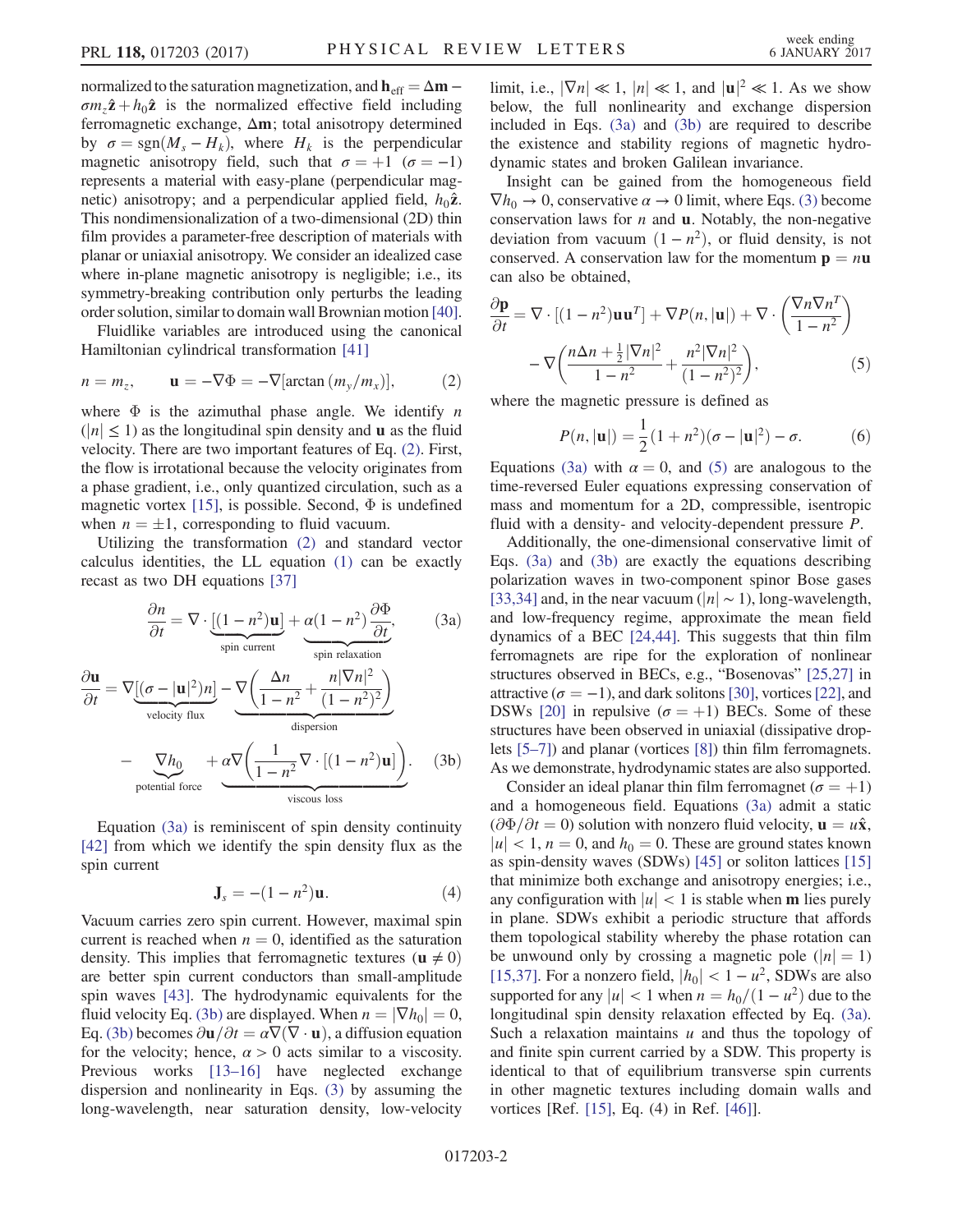<span id="page-2-1"></span>For no damping, Eqs. [\(3\)](#page-1-1) admit dynamic solutions parametrized by the constants  $(\bar{n}, \bar{u})$ , where  $|\bar{n}| \leq 1$ ,  $\mathbf{u} = \bar{u} \hat{\mathbf{x}}$ , called the uniform hydrodynamic state (UHS). The fluid velocity  $\bar{u}$  is the wave number of the UHS whose frequency  $\Omega = d\Phi/dt$  is

$$
\Omega(\bar{n}, \bar{u}) = -(1 - \bar{u}^2)\bar{n} + h_0, \tag{7}
$$

obtained from the magnetic equivalent of Bernoulli's equation  $2P(\bar{n}, |\bar{u}|) + \bar{u}^2 + \bar{n}(\Omega - h_0) = -\sigma$  [\[37\].](#page-5-2) Here, positive  $\bar{u}$  implies clockwise *spatial* increase of the azimuthal phase  $Φ$ , whereas negative Ω implies clockwise *temporal* precession about the  $+\hat{z}$  axis defining forward and backward wave conditions, schematically shown in Fig. [1.](#page-2-0) This is in contrast to magnetostatic forward and backward volume waves established by the relative direction between their wave vector and the external applied field.

The magnetization in a UHS can exhibit large angle deviations from the  $+\hat{z}$  axis, making it a strongly nonlinear texture. Near saturation density,  $|\bar{n}| \ll 1$ , a UHS limits to a spin superflow [\[14](#page-4-7)–16] whereas near vacuum,  $\bar{n} \sim \pm 1$ , the UHS frequency Eq. [\(7\)](#page-2-1) becomes the exchange spin-wave dispersion  $\Omega \sim \pm \bar{u}^2 + h_0 \mp 1$ . Thus, a UHS is the generalization of periodic magnetic textures from large (spin superflow) to small (spin-wave) amplitudes. It is important to recognize that the ground state for the UHS is a SDW; i.e., the ground state of planar ferromagnets is not defined by a single orientation except for the vacuum state. In this sense, the UHS is significantly different from the conventional theory of linear and nonlinear spin waves based on the Holstein-Primakoff transformation [\[10,47\]](#page-4-8) or nonlinear macrospin dynamics [\[11\].](#page-4-14)

<span id="page-2-2"></span>Small-amplitude perturbations of a UHS can be regarded as spin waves with a generalized dispersion relation obtained from the linearization of Eqs. [\(3a\)](#page-1-1) and [\(3b\)](#page-1-2),

$$
\omega_{\pm}(\mathbf{k}, \mathbf{V}) = (2\bar{n}\mathbf{u} - \mathbf{V}) \cdot \mathbf{k} \pm |\mathbf{k}| \sqrt{(1 - \bar{n}^2)(1 - \bar{u}^2) + |\mathbf{k}|^2},\tag{8}
$$

<span id="page-2-0"></span>

FIG. 1. Schematic of the magnetization rotation of a UHS. The longitudinal spin density is the vertical axis limited by vacuum  $(|n| = 1)$  and saturation density  $(n = 0)$ . Forward and backward wave conditions are determined by the sign of the frequency  $\Omega$ .

where  $\bf{k}$  is the wave vector, and the velocity  $\bf{V}$  reflects a Doppler shift, i.e., the velocity of an external observer with respect to the UHS. The dispersion relation shows that magnetic systems lack Galilean invariance. In other words, an observer velocity  $V \propto u$  does not generally result in a reference frame where the relative fluid velocity is zero. Galilean invariance is recovered near vacuum ( $|\bar{n} \approx 1\rangle$ ) with dispersion  $\omega_{\pm}(\mathbf{k}, \mathbf{V}) = (2\mathbf{u} - \mathbf{V}) \cdot \mathbf{k} \pm |\mathbf{k}|^2$ , i.e., exchangemediated spin waves and the BEC limit [\[24,44\];](#page-5-8) and for spin superflow  $(\bar{n} \approx 0), \omega_{\pm}(\mathbf{k}, \mathbf{V}) = -\mathbf{V} \cdot \mathbf{k} \pm |\mathbf{k}| \sqrt{1+|\mathbf{k}|^2}$ . Importantly, the fluid velocity  $\bar{u}$  confers a spectral shift in Eq. [\(8\)](#page-2-2) due to the UHS's intrinsically chiral topology, similar to the interfacial Dzyaloshinskii-Moriya interaction [\[48\].](#page-5-13)

<span id="page-2-5"></span>The long wavelength limit of Eq. [\(8\)](#page-2-2) leads to coincident spin-wave phase and group velocities, i.e., magnetic sound velocities,

$$
s_{\pm} = 2\bar{n}\,\bar{u} + \bar{V} \pm \sqrt{(1 - \bar{n}^2)(1 - \bar{u}^2)}.
$$
 (9)

Here, we assume V collinear and opposite to  $\mathbf{u}$  (V =  $-\bar{V}\hat{\mathbf{x}}$ ). Subsonic flow occurs when spin waves can propagate both forward and backward:  $s_ - < 0 < s_ +$ . However, when  $0 < s<sub>-</sub> < s<sub>+</sub>$ , the flow is supersonic and some spin waves are convected away. These conditions can be quantified in terms of the Mach numbers  $M_{\mu}$ ,  $M_{V}$  when  $\bar{V}=0$ ,  $\bar{u}=0$ , respectively,

<span id="page-2-4"></span>
$$
M_{u} = |\bar{u}| \sqrt{\frac{1 + 3\bar{n}^{2}}{1 - \bar{n}^{2}}}, \qquad M_{V} = \frac{|\bar{V}|}{\sqrt{1 - \bar{n}^{2}}}.
$$
 (10)

For both, the flow is subsonic or laminar when  $M < 1$ . In the supersonic regime,  $M > 1$ , it is energetically favorable to generate spin waves, thus leading to the Landau breakdown of superfluidlike flow [\[49\]](#page-5-14). The resulting phase diagrams are shown in Fig. [2](#page-2-3). Interestingly, Eq.  $(10)$  predicts that M is

<span id="page-2-3"></span>

FIG. 2. UHS phase diagram for (a)  $\overline{V}=0$  and (b)  $\overline{u}=0$  with subsonic (white), supersonic (gray), and modulationally unstable (yellow) regimes. Circles are micromagnetic calculations of the sonic curves  $M_u = 1$  and  $M_v = 1$ . The BEC-limit regime sonic curve is dashed. Open squares represent the micromagnetically calculated sonic curve of a width  $w = 20$ , thickness  $\delta = 1$  nanowire including nonlocal dipolar fields and  $T = 300$  K thermal field. Selected simulation conditions are denoted by  $x_1$  to  $x_4$ .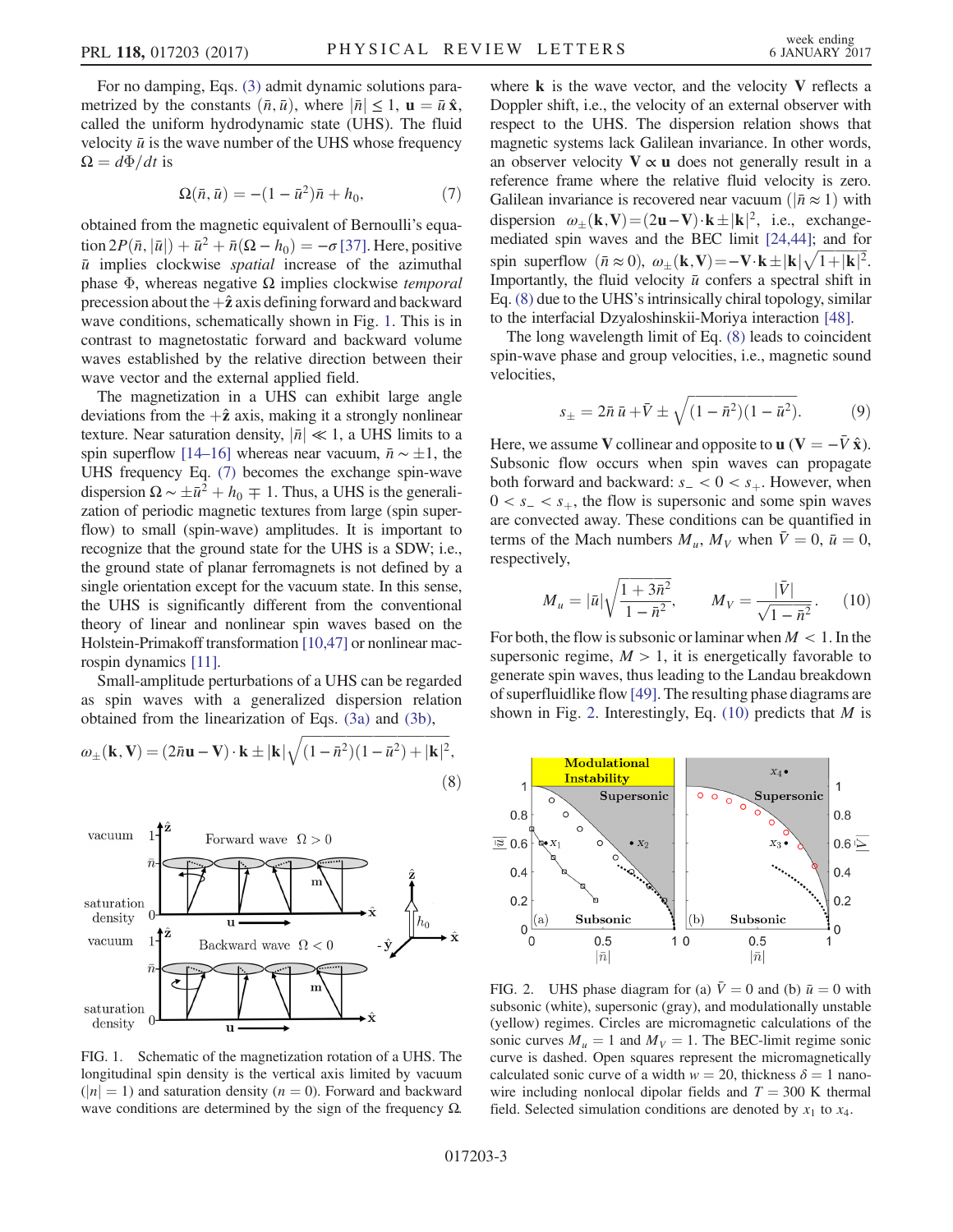independent of  $h_0$ , implying that only the UHS longitudinal spin density and its nontrivial topology,  $\bar{u}$ , set the supersonic transition, not the frequency Ω. It must be noted that broken Galilean invariance causes the standard Landau criterion concept  $\bar{u} < \min[s_{\pm}]$  [\[24\]](#page-5-8) to give an incorrect sonic curve.

A qualitatively distinct flow regime occurs when  $|\bar{u}| > 1$ and the sound velocities Eq. [\(9\)](#page-2-5) are complex. This corresponds to a change in the mathematical type of the long wavelength Eqs. [\(3\)](#page-1-1) from hyperbolic (wavelike) to elliptic (potential-like). Consequently, the UHS is unstable in the sense that small fluctuations lead to drastic changes in its temporal evolution or modulational instability (MI) [\[50,51\]](#page-5-15). Note that  $|\bar{u}| < 1$ ,  $|\bar{V}| > 1$  does not result in MI.

The aforementioned regimes were validated by performing micromagnetic simulations with damping [\[12\]](#page-4-5). We simulate dynamics for an ideal Permalloy nanowire  $(\mu_0 M_s = 1 \text{ T})$  of nondimensional width  $w = 20$  with transverse free spin boundary conditions and horizontal periodic boundary conditions (PBCs). We initialize with a SDW, include only local dipolar fields (zero thickness limit), and set  $\alpha = 0.01$ . A homogeneous field  $h_0$  stabilizes the SDW at a specific  $\bar{n}$  and a quantized  $\bar{u}$  that satisfies the PBC. This enables us to numerically probe along a horizontal line in the phase diagram of Fig. [2\(a\)](#page-2-3) by implementing a slowly increasing  $h_0$ . By inserting a point defect (a magnetic void), the SDW spontaneously generates spin waves when  $\bar{n}$  is large enough to cross the supersonic transition, leading to a breakdown in the spatial homogeneity of the SDW [\[37\]](#page-5-2). Because of the SDW's topology and the PBC, the change in symmetry is accommodated by annihilating a single  $2\pi$ phase rotation and reducing  $\bar{u}$  in a quantized fashion. Topologically, this is possible in planar ferromagnets by crossing a magnetic pole, e.g., nucleating a vortex, as shown in the Supplemental Material, video 1 [\[37\]](#page-5-2). This was also observed in wires of width  $w = 40$ . The sonic curve estimated this way is shown in Fig. [2\(a\)](#page-2-3) by black circles, demonstrating good agreement with  $M_u = 1$ . We attribute any discrepancy to boundary and finite size effects [\[52\]](#page-5-16), as further explored below.

<span id="page-3-0"></span> $0.2$  $0.8$  $5(x)$  $(c)$  $(d)$   $x_3$ 5 350 vidth  $0<sub>1</sub>$ 0 R  $\Omega$  $0.7$  $\Omega$ 345  $-5$  $-5$  $0.6$  $0.6$ 560  $-10$  $10$  $-10$  $10$ 555  $\Omega$  $\Omega$ 60 0.75  $(b) x_2$  $(e)$   $x_4$  $0.8$ 40 20  $0.7$ width  $\,0\,$  $0.7$  $0.6$  $-20$  $-40$  $0.5$  $-60$  – 100 0.65  $-50$ 50 100  $-100$  $-50$  $\mathsf 0$ 50 100  $\operatorname{length}$ length

We use the same numerical method described above with the addition of thermal fluctuations and the symmetrybreaking nonlocal dipolar fields to study the stability of a SDW in a nanowire of nondimensional thickness  $\delta = 1$ . In this case, the SDW topological structure completely collapses at the boundary shown in Fig. [2\(a\)](#page-2-3) by squares. In contrast to a recent report where stable spin superflow was predicted only for nanowires shorter than the material exchange length [\[18\]](#page-4-15), we observe stable SDWs over a wide range of parameters in phase space (Supplemental Material, video 2 [\[37\]\)](#page-5-2).

The supersonic transition in the moving frame is estimated by use of a numerical method described elsewhere [\[53\]](#page-5-17). A moving, perpendicular, localized, weak magnetic field spot with velocity  $\bar{V}$  is used to perturb a homogeneous state in the bias field  $h_0 = \bar{n}$ . The obtained sonic curve is in good agreement with  $M_V = 1$ , red circles in Fig. [2\(b\).](#page-2-3)

We now explore the effect of finite-sized obstacles on a UHS. As observed in BECs, obstacles can generate vortices, wave fronts, and DSWs in a fluid flow [20–[22\].](#page-4-9) Note that wave fronts, i.e., "spin-Cherenkov" radiation, were previously observed via micromagnetic simulations in homogeneous ( $\bar{u} = 0$ ), thick ferromagnets in the moving reference frame ( $\bar{V} \neq 0$ ) [\[54\].](#page-5-18) The wave fronts studied here are different, resulting from both moving ( $\bar{u}=0, \bar{V}\neq 0$ ) and static ( $\bar{u} \neq 0$ ,  $\bar{V} = 0$ ) reference frames, yet another manifestation of broken Galilean invariance. We illustrate these features with simulations where  $\alpha = 0.01$  and local dipolar fields are included, shown in Fig. [3](#page-3-0) as a gray scale map and vector field for  $n$  and  $\bf{u}$ , respectively (see Supplemental Material [\[37\]](#page-5-2) for the corresponding in-plane magnetization map). First, we consider the stable subsonic condition  $x_1$ of Fig. [2\(a\)](#page-2-3) for a SDW in the static reference frame  $(\bar{n}, \bar{u}) = (0.1, 0.4)$  with a magnetic defect within a circular area of  $\pi/\bar{u}$  in diameter. The static configuration in Fig. [3\(a\)](#page-3-0) is analogous to Bernoulli's principle for laminar flow.

A different situation occurs at the supersonic condition  $x_2$  $(\bar{n}, \bar{u}) = (0.7, 0.6),$  Fig. [3\(b\).](#page-3-0) Here, the density develops a

> FIG. 3. Snapshots of a (a), (b) SDW flowing past a stationary magnetic defect  $(\bar{V}=0)$  and; (d), (e) a homogeneous state subject to a moving, localized magnetic field ( $\bar{V} \neq 0$ ) with longitudinal spin density  $n$  (gray scale map) and velocity field  $\bf{u}$ (arrows). The simulation region is much larger than what is visible. The defect or localized magnetic field position is shown by a red circle. For subsonic conditions, (a) and (d), the flow is static and laminar. In supersonic flow, (b) and (e), a Mach cone (dashed) and static wave fronts are observed. Propagating vortex-antivortex pairs with cores (asterisks) generated in (b) are shown in (c), far from the defect as opposite circulations of the velocity field (background  $\bar{u} = 0.6$  is subtracted).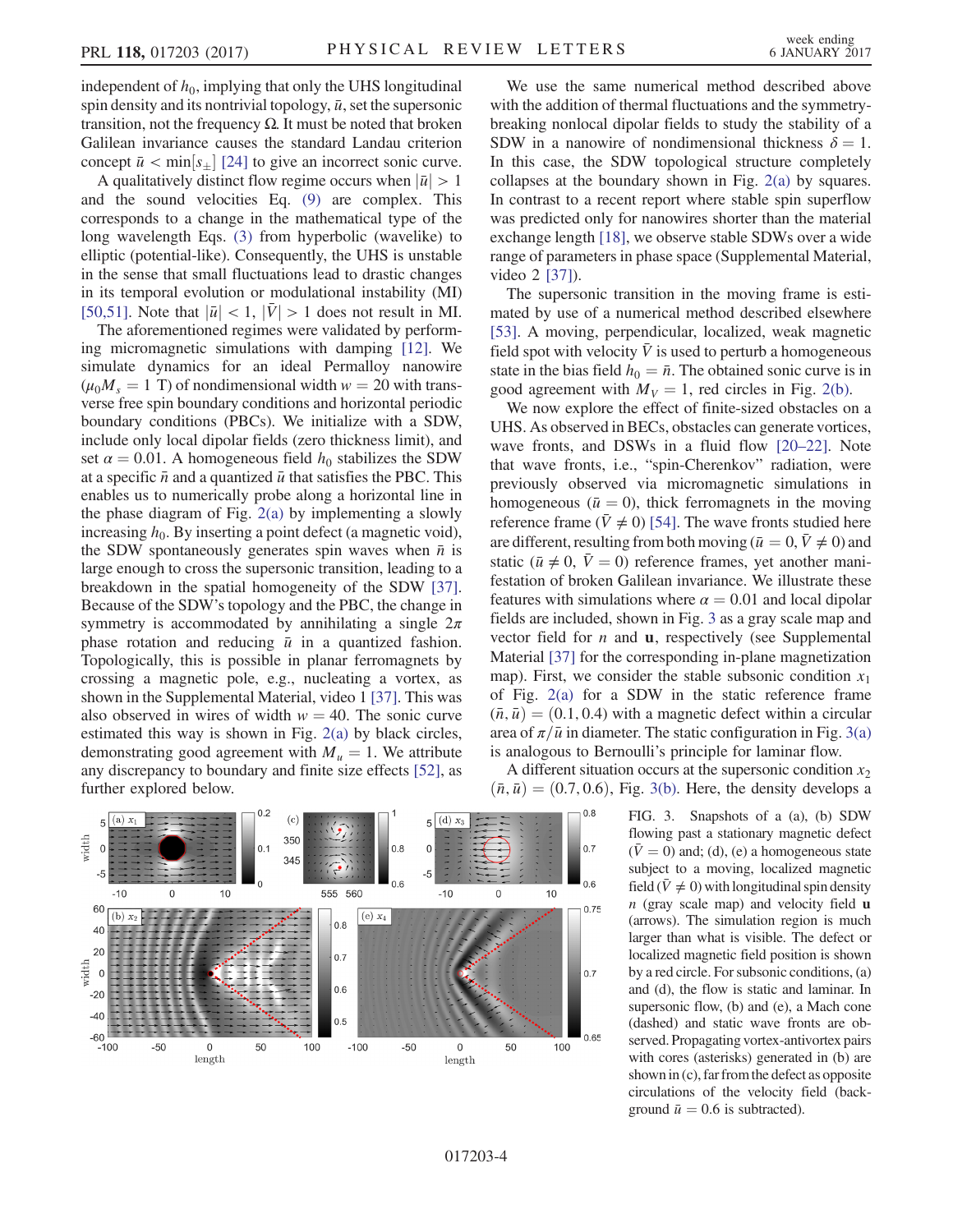distinct Mach cone (dashed), delimiting static wave fronts and the nucleation of propagating vortex-antivortex pairs, shown far from the defect in Fig.  $3(c)$ . In the moving reference frame, a homogeneous state is perturbed by a moving, weak, localized field. Utilizing the subsonic condition  $x_3$  $(\bar{n}, \bar{u}, \bar{V}) = (0.7, 0, 0.6)$ , the flow is laminar, Fig. [3\(d\)](#page-3-0) [cf. supersonic  $x_2$  in Fig. [2\(a\)\]](#page-2-3). Wave front radiation outside the Mach cone is observed for the supersonic condition  $x_4$   $(\bar{n}, \bar{u}, \bar{V}) = (0.7, 0, 1.1)$  in Fig. [3\(e\)](#page-3-0). However, the field spot amplitude is too weak to excite vortex-antivortex pairs. Animations are in the Supplemental Material, videos 3–6 [\[37\]](#page-5-2).

The MI regime for UHSs with  $|\bar{u}| > 1$  exhibits a violent instability (see Supplemental Material, video 7 [\[37\]](#page-5-2)). Notably, for a uniaxial ferromagnet with  $\sigma = -1$ , MI is always operative. This is consistent with the focusing of spin waves and the formation of dissipative droplets in spin torque devices utilizing materials with perpendicular magnetic anisotropy [4–[7\].](#page-4-3)

We now discuss an experimental test for the hydrodynamic predictions. As mentioned above, the dispersion relation Eq. [\(8\)](#page-2-2) features a spectral shift with nonzero fluid velocity. This shift can be observed, e.g., by means of Brillouin light scattering (BLS), as already shown for Dzyaloshinskii-Moriya interactions [\[48\]](#page-5-13). For a given fluid velocity, the magnitude of the shift,  $2\bar{n} \bar{u}$ , can be tuned by an externally applied field. Use of such tuning, in combination with BLS, will allow a direct test of the predicted breaking of Galilean invariance, insofar as the nonlinear properties of the dispersion relation Eq. [\(8\)](#page-2-2) can be quantitatively investigated. In particular, if one plots spin-wave frequency vs wave number squared for both the Stokes and anti-Stokes BLS peaks in the short-wavelength limit,  $|\mathbf{k}| \gg (1 - \bar{n}^2)(1 - \bar{u}^2)$ , the modulus of the zero wave number intercepts from linear regression will not be equal in the case of broken Galilean invariance, in contrast to the case of Galilean invariance, where the intercepts would be equal.

In summary, the dispersive hydrodynamic formulation permits us to quantify the manner in which thin film ferromagnets lack Galilean invariance in the context of linear spin wave propagation on a dynamic UHS or static SDW background. The breaking of Galilean invariance is often associated with relativistic phenomena, wherein the Lorentz transformation conjoins space-time into a single coordinate system, replacing the Galilean transformation. Instead, the present case ultimately reflects the counterintuitive ability of exchange-coupled, topological spin textures to support spin currents, even in the static case. The predictions are robust to damping, nonlocal dipolar fields, and finite temperatures for a large portion of phase space. The exact representation of the LL equation in DH form, along with associated mathematical tools [\[23,31,50\]](#page-5-19), enables new magnetodynamic predictions and a frontier of magnetic research, for example, the observation of a Mach cone, wave

fronts, and vortex nucleation. In addition, the form of the DH equations suggests the existence of coherent structures such as oblique solitons and DSWs.

The authors thank Leo Radzihovsky, Eric Edwards, Mark Keller, and Hans Nembach for beneficial discussions. E. I. acknowledges support from the Swedish Research Council, Reg. No. 637-2014-6863. M. A. H. partially supported by NSF CAREER DMS-1255422.

<span id="page-4-0"></span>[\\*](#page-0-1) ezio.iacocca@colorado.edu

- <span id="page-4-1"></span>[1] L. Berger, Phys. Rev. B **54**[, 9353 \(1996\).](http://dx.doi.org/10.1103/PhysRevB.54.9353)
- <span id="page-4-2"></span>[2] J. C. Slonczewski, [J. Magn. Magn. Mater.](http://dx.doi.org/10.1016/0304-8853(96)00062-5) 159, L1 [\(1996\).](http://dx.doi.org/10.1016/0304-8853(96)00062-5)
- <span id="page-4-3"></span>[3] K. M. D. Hals and A. Brataas, [Phys. Rev. B](http://dx.doi.org/10.1103/PhysRevB.88.085423) 88, 085423 [\(2013\).](http://dx.doi.org/10.1103/PhysRevB.88.085423)
- <span id="page-4-12"></span>[4] M. A. Hoefer, T. J. Silva, and M. W. Keller, *[Phys. Rev. B](http://dx.doi.org/10.1103/PhysRevB.82.054432)* 82, [054432 \(2010\).](http://dx.doi.org/10.1103/PhysRevB.82.054432)
- [5] S. M. Mohseni, S. R. Sani, J. Persson, T. N. A. Nguyen, S. Chung, Y. Pogoryelov, P. K. Muduli, E. Iacocca, A. Eklund, R. K. Dumas, S. Bonetti, A. Deac, M. A. Hoefer, and J. Åkerman, Science 339[, 1295 \(2013\).](http://dx.doi.org/10.1126/science.1230155)
- [6] F. Macià, D. Backes, and A. Kent, [Nat. Nanotechnol.](http://dx.doi.org/10.1038/nnano.2014.255) 10, [1038 \(2014\)](http://dx.doi.org/10.1038/nnano.2014.255).
- [7] S. Chung, A. Eklund, E. Iacocca, S. Mohseni, S. Sani, L. Bookman, M. A. Hoefer, R. Dumas, and J. Åkerman, Nat. Commun. 7[, 11209 \(2016\).](http://dx.doi.org/10.1038/ncomms11209)
- <span id="page-4-13"></span>[8] Q. Mistral, M. van Kampen, G. Hrkac, J.-V. Kim, T. Devolder, P. Crozat, C. Chappert, L. Lagae, and T. Schrefl, Phys. Rev. Lett. 100[, 257201 \(2008\).](http://dx.doi.org/10.1103/PhysRevLett.100.257201)
- <span id="page-4-8"></span><span id="page-4-4"></span>[9] A. Slavin and V. Tiberkevich, [IEEE Trans. Magn.](http://dx.doi.org/10.1109/TMAG.2008.2009935) 45, 1875 [\(2009\).](http://dx.doi.org/10.1109/TMAG.2008.2009935)
- <span id="page-4-14"></span>[10] V. L'vov, Wave Turbulence under Parametric Excitation (Springer, New York, 1994).
- [11] G. Bertotti, I. Mayergoyz, and C. Serpico, Nonlinear Magnetization Dynamics in Nanosystems, 1st ed. (Elsevier Science, New York, 2008).
- <span id="page-4-5"></span>[12] A. Vansteenkiste, J. Leliaert, M. Dvornik, M. Helsen, F. Garcia-Sanchez, and B. Van Waeyenberge, [AIP Adv.](http://dx.doi.org/10.1063/1.4899186) 4, [107133 \(2014\).](http://dx.doi.org/10.1063/1.4899186)
- <span id="page-4-7"></span><span id="page-4-6"></span>[13] B. Halperin and P. Hohenberg, Phys. Rev. 188[, 898 \(1969\).](http://dx.doi.org/10.1103/PhysRev.188.898)
- <span id="page-4-10"></span>[14] J. König, M. C. Bønsager, and A. H. MacDonald, [Phys. Rev.](http://dx.doi.org/10.1103/PhysRevLett.87.187202) Lett. 87[, 187202 \(2001\).](http://dx.doi.org/10.1103/PhysRevLett.87.187202)
- [15] E. B. Sonin, Adv. Phys. **59**[, 181 \(2010\)](http://dx.doi.org/10.1080/00018731003739943).
- [16] S. Takei and Y. Tserkovnyak, [Phys. Rev. Lett.](http://dx.doi.org/10.1103/PhysRevLett.112.227201) **112**, 227201 [\(2014\).](http://dx.doi.org/10.1103/PhysRevLett.112.227201)
- <span id="page-4-15"></span>[17] H. Chen, A. D. Kent, A. H. MacDonald, and I. Sodemann, Phys. Rev. B 90[, 220401 \(2014\).](http://dx.doi.org/10.1103/PhysRevB.90.220401)
- [18] H. Skarsvåg, C. Holmqvist, and A. Brataas, [Phys. Rev. Lett.](http://dx.doi.org/10.1103/PhysRevLett.115.237201) 115[, 237201 \(2015\).](http://dx.doi.org/10.1103/PhysRevLett.115.237201)
- <span id="page-4-9"></span>[19] B. Flebus, S. A. Bender, Y. Tserkovnyak, and R. A. Duine, Phys. Rev. Lett. 116[, 117201 \(2016\).](http://dx.doi.org/10.1103/PhysRevLett.116.117201)
- [20] M. A. Hoefer, M. J. Ablowitz, I. Coddington, E. A. Cornell, P. Engels, and V. Schweikhard, [Phys. Rev. A](http://dx.doi.org/10.1103/PhysRevA.74.023623) 74, 023623 [\(2006\).](http://dx.doi.org/10.1103/PhysRevA.74.023623)
- <span id="page-4-11"></span>[21] I. Carusotto, S. X. Hu, L. A. Collins, and A. Smerzi, [Phys.](http://dx.doi.org/10.1103/PhysRevLett.97.260403) Rev. Lett. 97[, 260403 \(2006\).](http://dx.doi.org/10.1103/PhysRevLett.97.260403)
- [22] A. L. Fetter, [Rev. Mod. Phys.](http://dx.doi.org/10.1103/RevModPhys.81.647) **81**, 647 (2009).